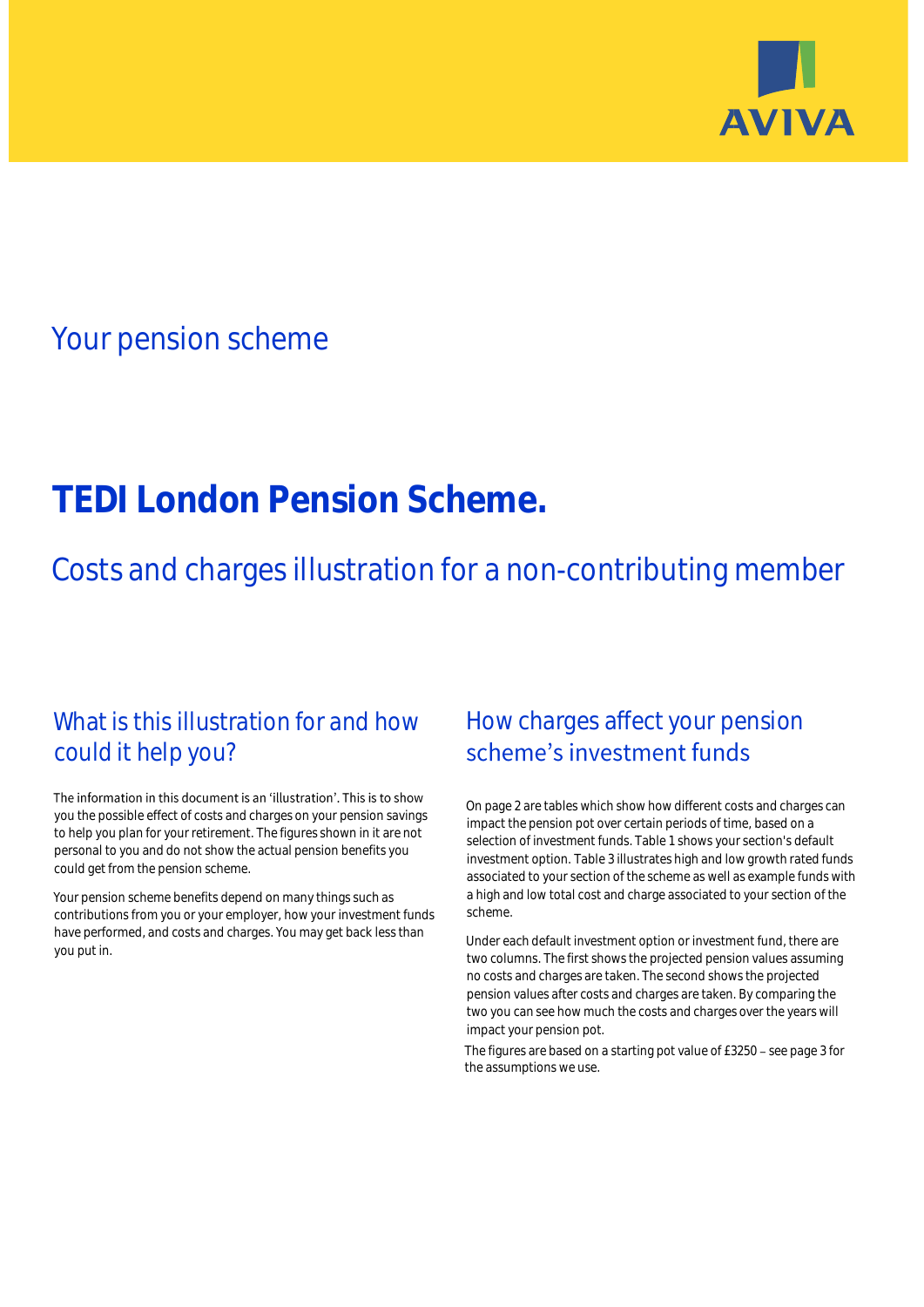### **Table 1**

| Illustration of effect of costs and charges on the Default Investment Option in |                                                                                              |                                    |  |  |  |  |  |  |  |
|---------------------------------------------------------------------------------|----------------------------------------------------------------------------------------------|------------------------------------|--|--|--|--|--|--|--|
| <b>TEDI London Pension Scheme.</b>                                              |                                                                                              |                                    |  |  |  |  |  |  |  |
|                                                                                 | <b>My Future</b><br>Assumed growth rate 3.3% (p.a.)<br>Assumed costs and charges 0.6% (p.a.) |                                    |  |  |  |  |  |  |  |
|                                                                                 |                                                                                              |                                    |  |  |  |  |  |  |  |
|                                                                                 |                                                                                              |                                    |  |  |  |  |  |  |  |
| At end of year                                                                  | Projected value assuming no                                                                  | <b>Projected value after costs</b> |  |  |  |  |  |  |  |
|                                                                                 | costs and charges are taken                                                                  | and charges are taken              |  |  |  |  |  |  |  |
| $\mathbf{1}$                                                                    | £3,280                                                                                       | £3,260                             |  |  |  |  |  |  |  |
| $\overline{2}$                                                                  | £3,320                                                                                       | £3,280                             |  |  |  |  |  |  |  |
| 3                                                                               | £3,360                                                                                       | £3,290                             |  |  |  |  |  |  |  |
| 4                                                                               | £3,390                                                                                       | £3,310                             |  |  |  |  |  |  |  |
| 5                                                                               | £3,430                                                                                       | £3,320                             |  |  |  |  |  |  |  |
| 10                                                                              | £3,620                                                                                       | £3,400                             |  |  |  |  |  |  |  |
| 15                                                                              | £3,810                                                                                       | £3,480                             |  |  |  |  |  |  |  |
| 20                                                                              | £4,020                                                                                       | £3,560                             |  |  |  |  |  |  |  |
| 25                                                                              | £4,240                                                                                       | £3,640                             |  |  |  |  |  |  |  |
| 30                                                                              | £4,480                                                                                       | £3,720                             |  |  |  |  |  |  |  |
| 35                                                                              | £4,720                                                                                       | £3,810                             |  |  |  |  |  |  |  |
| 40                                                                              | £4,930                                                                                       | £3,860                             |  |  |  |  |  |  |  |
| 45                                                                              | £5,050                                                                                       | £3,840                             |  |  |  |  |  |  |  |
| 50                                                                              | £5,080                                                                                       | £3,740                             |  |  |  |  |  |  |  |

### **Table 2**

| List of Funds included in the Default Investment Option |                       |                    |  |  |  |  |  |  |  |
|---------------------------------------------------------|-----------------------|--------------------|--|--|--|--|--|--|--|
| <b>Fund name</b>                                        | <b>Total Cost and</b> | <b>Growth Rate</b> |  |  |  |  |  |  |  |
|                                                         | Charge (p.a.)         | (p.a.)             |  |  |  |  |  |  |  |
| Av MyM My Future Growth                                 | 0.62%                 | 3.60%              |  |  |  |  |  |  |  |
| Av MyM My Future Consolidation                          | 0.57%                 | 2.40%              |  |  |  |  |  |  |  |
|                                                         |                       |                    |  |  |  |  |  |  |  |
|                                                         |                       |                    |  |  |  |  |  |  |  |
|                                                         |                       |                    |  |  |  |  |  |  |  |
|                                                         |                       |                    |  |  |  |  |  |  |  |
|                                                         |                       |                    |  |  |  |  |  |  |  |
|                                                         |                       |                    |  |  |  |  |  |  |  |
|                                                         |                       |                    |  |  |  |  |  |  |  |
|                                                         |                       |                    |  |  |  |  |  |  |  |

#### **Aviva Life & Pensions UK Limited.**

Registered in England No. 3253947. Registered office: Aviva, Wellington Row, York, YO90 1WR. Authorised by the Prudential Regulation Authority and regulated by the Financial Conduct Authority and the Prudential Regulation Authority. Firm Reference Number 185896. **aviva.co.uk** TEMP GFI NG071309 09/2018